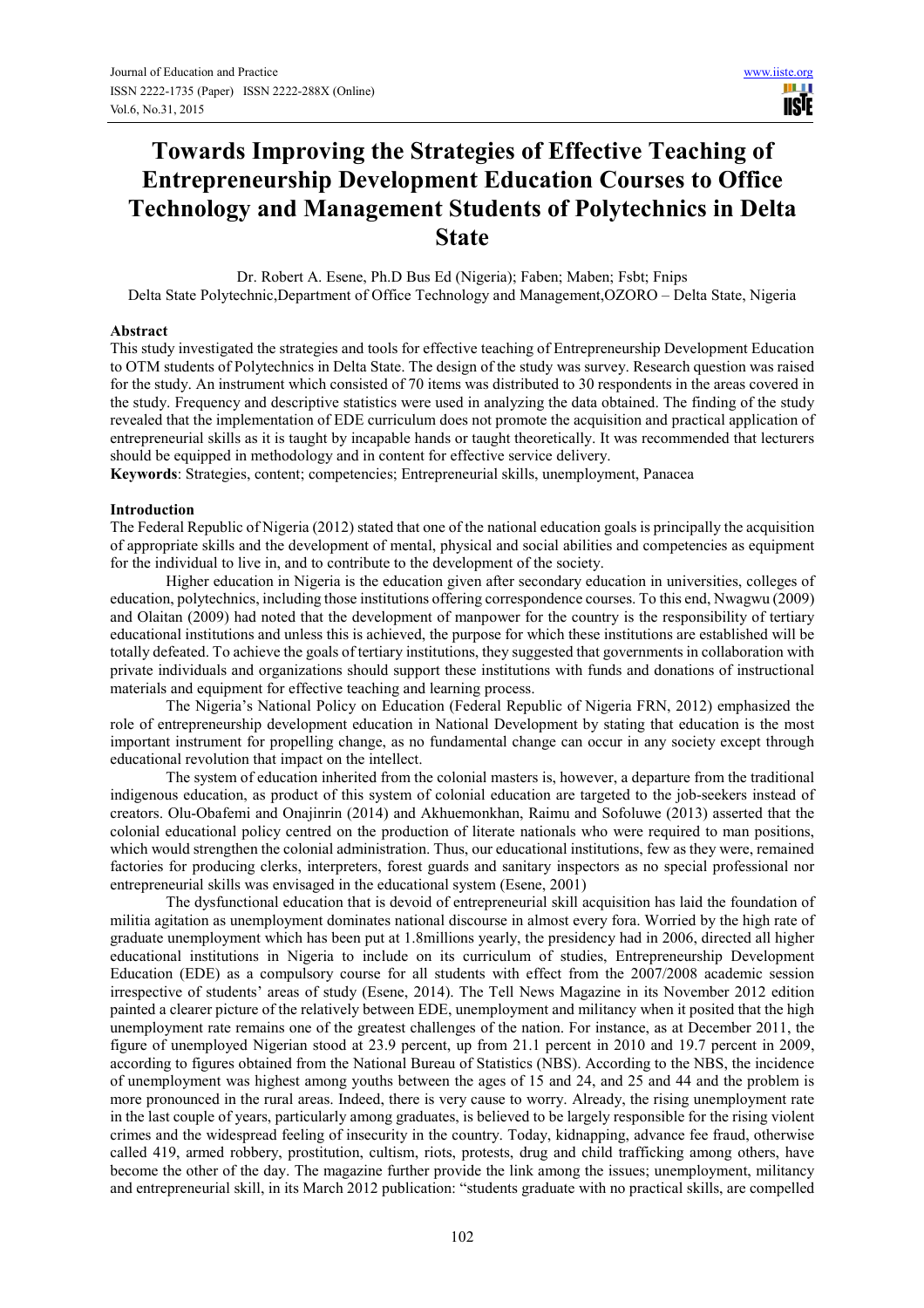to join the unemployment market because they lack the requisite skills for the jobs that are available...it is not that the jobs are not available out there, but the people who are seeking them are unemployable.

 Inspite of the fact that the Office Technology and Management Curriculum of the National Diploma (ND) and Higher National Diploma (HND) respectively have been expanded to include ICT and management courses, in addition to secretarial, vocational and EDE courses, it is found here and there, unemployment among graduates of OTM.

 At the moment, in the Departments of Office Technology and Management programmes run by some institutions in Nigeria, Introduction to Business and Small Scale Business Management are taught along with the three EDE courses, viz: EED 126 Introduction to Entrepreneurship; EED 216 The Practice of Entrepreneurship and EED 413 Entrepreneurship Development.

 According to Asuguo (2011), EDE has been gradually accepted as unique courses now offered and taught among higher educational institutions in Nigeria aimed at equipping students with skills and competencies to make them self-reliant and employer of labour on graduation. Okolocha and Ile (2011) observed that the aim of various governments to eradicate poverty and increase the standard of living of citizens through the establishment of poverty reduction programmes have failed due to lack of entrepreneurship skills by graduates of the educational system. These authors observed that while millions of jobs are awaiting to be done because people with the right education and training cannot be found. This corroborates the result of a study carried out by the National Universities Commission (NUC) as reported in Mebane (2006). The findings of the study revealed that tertiary institutions in Nigeria do not sufficiently and adequately prepare graduates to be self-reliant. This ugly situation seems to occur because of lack of linkage between the institutions and the industries where students can try their hands on business experience. In this direction, The United State National Foundation for the teaching entrepreneurship development education as reported in Nelson and Johnson (2008) advised that the teaching of EDE courses should be matched with adequate entrepreneurial network.

 The nature of learning and the wide range of student abilities in the average classroom necessitate a high degree of teacher expertise in strategies of presenting subject matter. As reported by Davies (2012), a well-stocked storehouse of strategies will enable the teacher to vary the classroom experience to prevent monotony and boredom and keep the learning situation fresh and stimulating; it will also enable him to individualize the learning method as well as the content, each based on student needs.

 The scope and variety of strategies have been greatly enhanced in recent years by technology. So great is the wealth of instructional media that the role of the teacher is evolving from the old imparter-of-knowledge concept to one of classroom manager. As the manager in business chooses the best combination of resources to maximize output, so does the teacher choose the appropriate content-strategy-media mix in managing the learning experience to achieve the desired goals. The teacher must, therefore, be competent in both methodology and content. There is simply no validity to the argument that mastery of subject matter and both an understanding of, and ability in teaching strategies are mutually exclusive. A master teacher must have both.

 Esene (2012) noted that just as the nature of the task influences the choice of instructional strategies, so do the needs of the students concerned. Some people prefer to be taught in large group situations. They find small classes too anxiety-provoking. The anonymity of the crowd is appealing. Other people much prefer small group situations, or even one-to-one situations like a tutorial. For them, the intimacy of the small group is a positive factor in their learning. They also appreciate the recognition that comes from being treated on an individual basis.

 This study presents strategies in three basic groups: the traditional strategies, in which all activity centres around the teacher; the informal strategy, in which emphasis is on student participation; and innovations in teaching, which include newer teaching arrangement using experimental organizational pattern and/or technology (Esene, 2011).

 Umoru (2011) and Esene (2011) reported that lecturers who teach EDE courses mainly adopt the traditional (teacher-method) thereby conducting theoretical classroom lessons rather than using the informal strategies that would enable student acquire marketable and saleable skills. Agbamu (2011) stated that lecturers who teach EDE courses should be more practical in their approach to teaching so that students could acquire practical skills and knowledge needed to function properly in the world of work.

 Unfortunately, the implementation of EDE curriculum does not promote the acquisition and practical application of entrepreneurial skills but rather as Terdoo (2014) and Akanbi (2005) said that, "Entrepreneurship skills acquisition as taught is more intellectual than a deliberate process or endeavour to provide opportunities and insight into the world of human and economic survival". This scenario promotes the continuous under performance of the production industry in the country as well as unemployment in "the land full of bright opportunities for all citizen" (FRN, 2012).

# **Statement of the Problem**

The present OTM curriculum and course specification replaced the old Secretarial Studies Curriculum. Under the present structure, the regulatory body – the National Board for Technical Education NBTE (2004) has expanded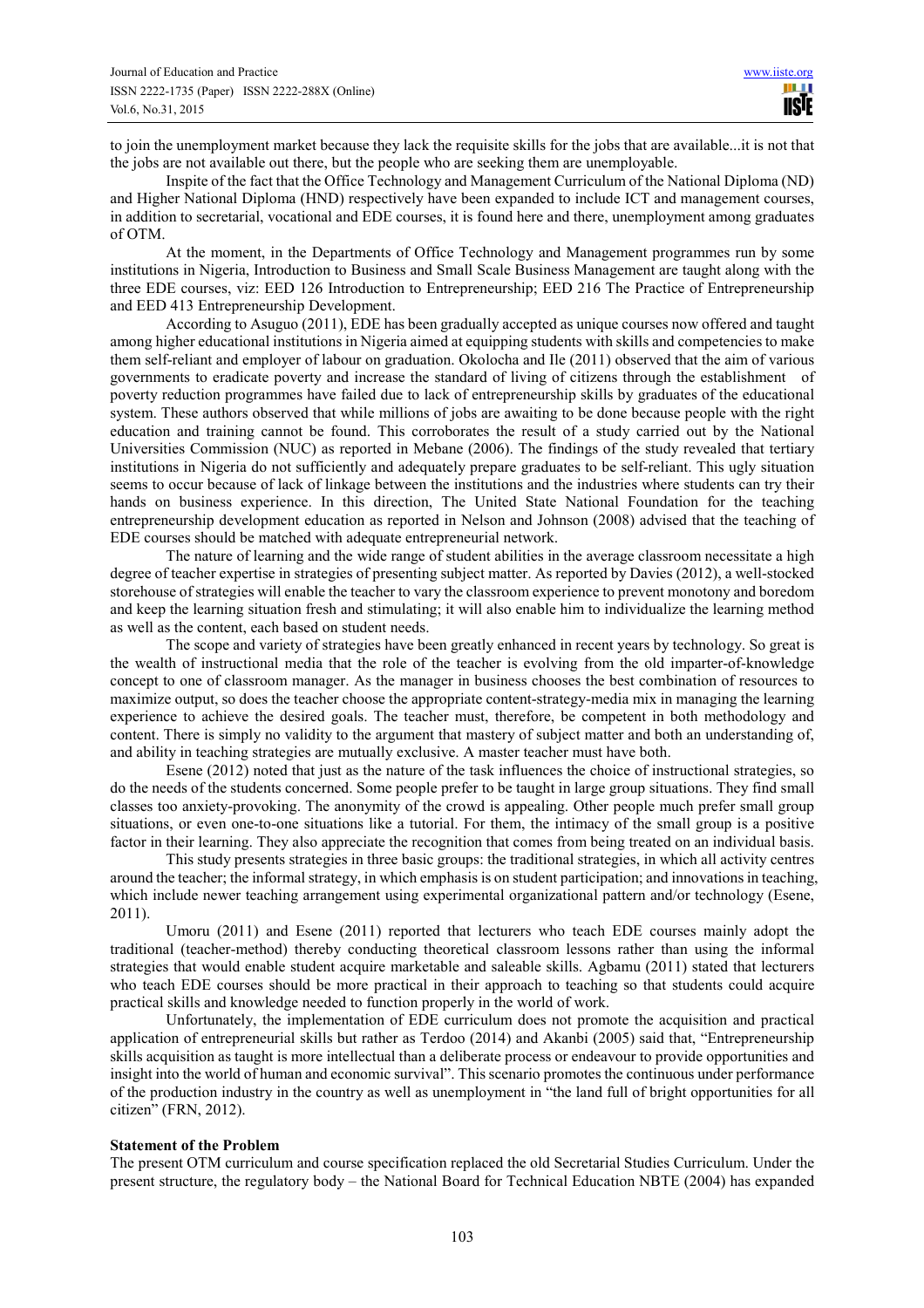the curriculum of the ND and HND programmes to include new courses called entrepreneurship development education, among others. With this inclusion, it is expected that lecturers who teach EDE courses will select appropriate teaching strategies and tools that would make OTM students acquire relevant entrepreneurial skills aimed at making them to be self-reliant in the competitive world of work. As noted by Terdoo (2014), the unfortunate thing about EDE is that in most of these institutions where the course is offered, the course is not properly handled for it is either taught by incapable hands or taught theoretically. However, there is the allegation and counter-allegation that EDE courses are taught theoretically thereby depriving students of acquiring practical skills needed for application. This study is therefore undertaken to find out the common strategies and tools used by OTM lecturers who teach EDE courses in Polytechnics.

# **Purpose of the Study**

The major purpose of this study was to find out the strategies and tools for teaching EDE courses to OTM students of Polytechnics towards acquiring entrepreneurial skills for application. Specifically, the study examined the teaching strategies and tools used by lecturers who teach EDE courses.

# **Research Question**

The study was guided by the question below:

a. What are the teaching strategies and tools used by lecturers who teach EDE courses to OTM students?

## **Methods of Study**

The study adopted a survey research design. It sought information from lecturers who teach EDE courses to OTM students in the three Polytechnics in Delta States. The population consisted of (30) thirty lecturers. See Table 1 which presented the population distribution.

Table 1 – Population Distribution

| <b>State</b> | <b>Institutions</b>                   | <b>Number of Lecturers</b> |  |
|--------------|---------------------------------------|----------------------------|--|
| Delta        | Delta State Polytechnic, Ogwashi-Uku  | 10                         |  |
| , ,          | Delta State Polytechnic, Otefe-Oghara |                            |  |
| , ,          | Delta State Polytechnic, Ozoro        | 12                         |  |
|              |                                       | 30                         |  |

There was no sample and sampling techniques used since the population was manageable and the respondents were adequately reached. The instrument was designed to elicit the ratings of respondents on the teaching strategies and tools of teaching EDE courses to OTM students of Polytechnics in Delta State. The instrument which was used for data collection was a structured questionnaire which was developed from the literature reviewed based on the research question. The instrument was a 4-point rating scale designed to attract the following rating: [SA strongly agree (4)], [A agree (3)], [D disagree (2)] and [SD strongly disagree (1)]. The instrument was validated by (3) three experts in OTM, one of which is in Measurement and Evaluation from a University. A test-retest reliability method was used to determine the stability of the questionnaire items. A reliability co-efficient of stability of the items for the research question yielded a correlation of 0.76 which was considered high enough. A decision rule for accepting any item as accepted was set at mean  $\overline{x}$  equal to or above 2.50 was accepted, while those with 2.49 below were rejected.

# **Presentation of Results and Discussion**

### **Results**

This section presented and analyzed the data collected in the study. See Table 2 below.

Question One

What are the teaching strategies and tools used by lecturers who teach EDE courses to OTM students? To answer this question, the data in Table 2 were used.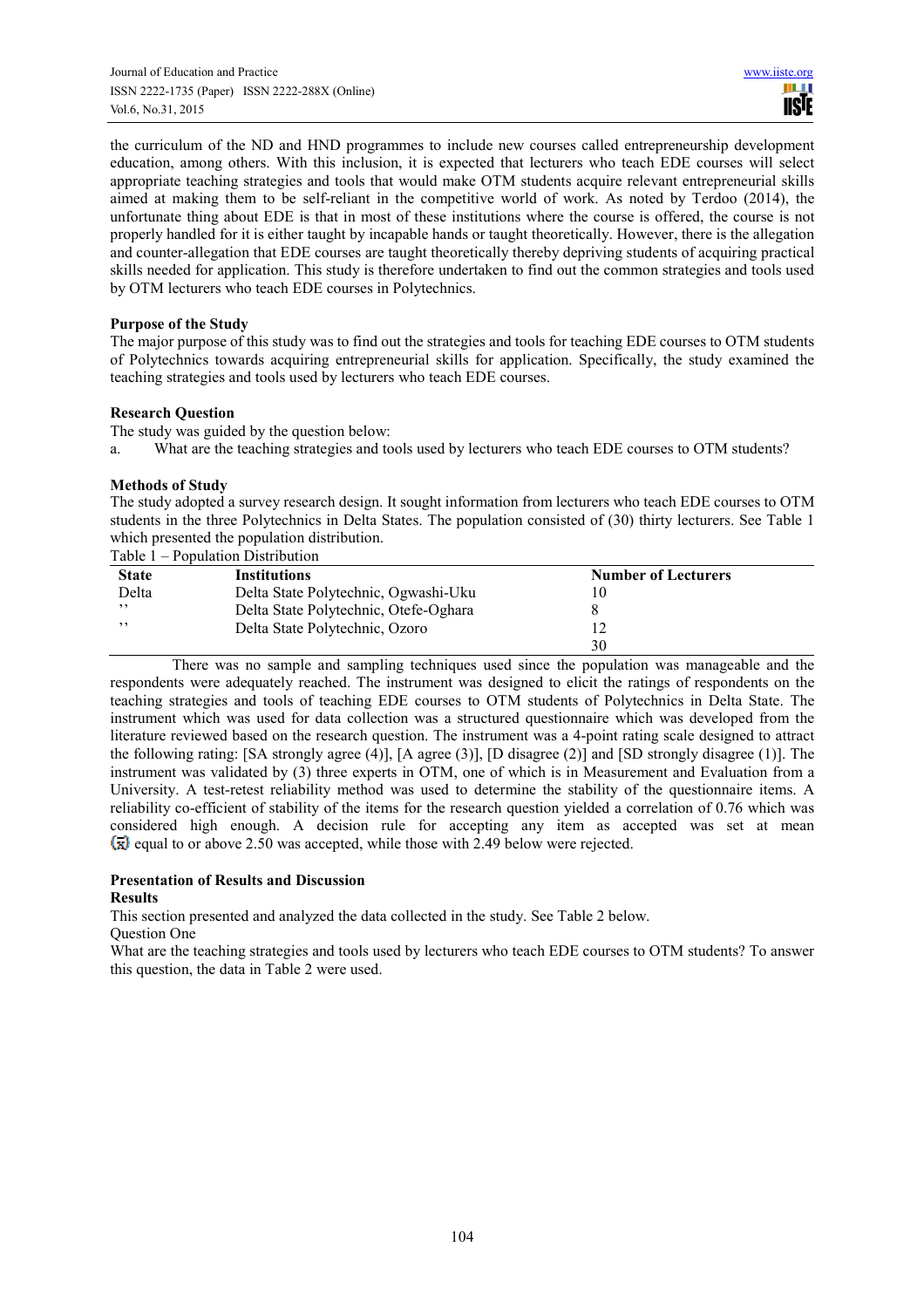| Table 2 – Teaching Strategies and Tools Used in the teaching of EDE Courses |  |  |
|-----------------------------------------------------------------------------|--|--|
|                                                                             |  |  |

| Q/I              | <b>Teaching Strategies and Tools used</b> | $\omega$     | <b>SD</b>    | <b>Decisions</b>    |
|------------------|-------------------------------------------|--------------|--------------|---------------------|
| 1                | Lecture                                   | 3.05         | 0.46         | Agree               |
| $\overline{c}$   | Textbook assignment                       | 2.99         | 0.58         | Agree               |
| 3                | Apprenticeship                            | 1.25         | 0.86         | Disagree            |
| $\overline{4}$   | Discovery                                 | 1.28         | 0.85         | Disagree            |
| 5                | Straight lecture                          | 3.36         | 0.34         | $=$ ditto $=$<br>,, |
| 6                | Homework                                  | 2.01         | 0.62         | ,,                  |
| 7                | Excursion                                 | 1.99         | 0.65         | ,,                  |
| $\,$ 8 $\,$<br>9 | Heuristic                                 | 2.00<br>2.41 | 0.61<br>0.50 | ,,                  |
| 10               | Deductive<br>Spontaneous                  | 2.25         | 0.60         | ,,                  |
| 11               | Planned discussion                        | 2.39         | 0.59         | ,,                  |
| 12               | Permissive                                | 2.31         | 0.36         | ,,                  |
| 13               | Team Learning                             | 1.84         | 0.53         | ,,                  |
| 14               | Learning by instalment                    | 1.95         | 0.50         | ,,                  |
| 15               | Battery plan                              | 1.46         | 0.49         | ,,                  |
| 16               | Dramatic                                  | 2.31         | 0.57         | ,                   |
| 17               | Complete cycle approach                   | 2.21         | 0.59         | ,,                  |
| 18               | Programmed instruction                    | 2.21         | 0.38         | $,$ ,               |
| 19               | Individual project                        | 2.61         | 0.61         | Agree               |
| $20\,$           | Class project                             | 2.08         | 0.60         | Disagree<br>,,      |
| 21<br>22         | Non-graded instruction<br>Workshop        | 1.88<br>2.04 | 0.55<br>0.60 | ,,                  |
| 23               | Role playing                              | 1.99         | 0.65         | $,$ ,               |
| 24               | Recorded telephonic dialogue              | 1.20         | 0.84         | ,,                  |
| 25               | Question and answer                       | 3.64         | 0.29         | Agree               |
| 26               | Demonstration                             | 2.19         | 0.58         | Disagree            |
| 27               | Questioning                               | 2.54         | 0.47         | Agree               |
| 28               | Debate                                    | 1.21         | 0.84         | Disagree            |
| 29               | <b>Illustrated</b> lecture                | 2.34         | 0.60         | $,$ ,               |
| 30               | Observational                             | 1.22         | 0.85         | $,$ ,               |
| 31               | Logical                                   | 1.34         | 0.76         | ,,                  |
| 32               | Play way                                  | 2.00         | 0.61         | ,,<br>,,            |
| 33               | Induction                                 | 1.34         | 0.76         |                     |
| 34<br>35         | Large group                               | 3.70<br>2.14 | 0.25<br>0.58 | Agree               |
| 36               | Panel discussion<br>Games and simulation  | 1.94         | 0.68         | Disagree<br>$,$ ,   |
| 37               | Leaderless                                | 2.20         | 0.57         | $,$ ,               |
| 38               | Project (Term Paper)                      | 2.86         | 0.60         | Agree               |
| 39               | Term teaching                             | 1.87         | 0.67         | Disagree            |
| 40               | Learning by thinking                      | 1.94         | 0.69         | ,                   |
| 41               | Simulated office plan                     | 2.02         | 0.64         | ,,                  |
| 42               | <b>Class Report</b>                       | 2.05         | 0.60         | ,,                  |
| 43               | Case study                                | 2.18         | 0.58         | ,,                  |
| 44               | Small group project                       | 2.42         | 0.49         | ,,<br>,,            |
| 45               | Adversary                                 | 1.64         | 0.62         | ,,                  |
| 46               | Committee                                 | 1.58<br>1.89 | 0.71         | ,,                  |
| 47<br>48         | Conference<br>Institutional               | 2.00         | 0.71<br>0.61 | ,,                  |
| 49               | Workbook                                  | 3.56         | 0.32         | Agree               |
| 50               | Problem-solving                           | 1.83         | 0.70         | Disagree            |
| 51               | <b>Educational Television</b>             | 1.20         | 0.84         | ,,                  |
| 52               | Guest Speaker                             | 1.64         | 0.62         | ,,                  |
| 53               | Laboratory                                | 2.35         | 0.60         | ,,                  |
| 54               | Socratic                                  | 2.19         | 0.58         | =ditto=             |
| 55               | Experimental                              | 1.45         | 0.70         | ,,                  |
| 56               | Experiential                              | 1.88         | 0.67         | ,,<br>,,            |
| 57               | Research                                  | 1.20         | 0.84         | ,,                  |
| 58<br>59         | Brainstorming                             | 2.19<br>2.12 | 0.57<br>0.59 | ,,                  |
| 60               | Seminar<br>Story telling                  | 1.12         | 0.87         | ,,                  |
| 61               | Symposia                                  | 2.14         | 0.60         | ,,                  |
| 62               | Interview                                 | 1.65         | 0.62         | ,,                  |
| 63               | Devil Advocate                            | 1.69         | 0.60         | ,                   |
| 64               | Mixed ability                             | 2.09         | 0.58         | ,,                  |
| 65               | Mastery learning approach                 | 1.89         | 0.66         | ,,                  |
| 67               | Old war stories                           | 1.55         | 0.70         | ,,                  |
| 68               | Planning approach                         | 1.65         | 0.62         | $, ,$               |
| 69               | Generic action                            | 1.36         | 0.78         | ,,                  |
| 70               | Computer Assisted Instruction             | 2.07         | 0.58         | ,,                  |

Source: Field Trip, 2014

With reference to questionnaire items  $1 - 70$ , see Table 2, only items 1, 2, 5, 19, 25, 27, 34, 38, and 52 received mean scores of 2.50 and above. The implication here is that lecturers who teach EDE courses to OTM students mainly used teaching strategies and tools that are teacher centred strategies in which classroom activities are centred on the lecturers. Obviously, with these teaching strategies, students do not take active part in the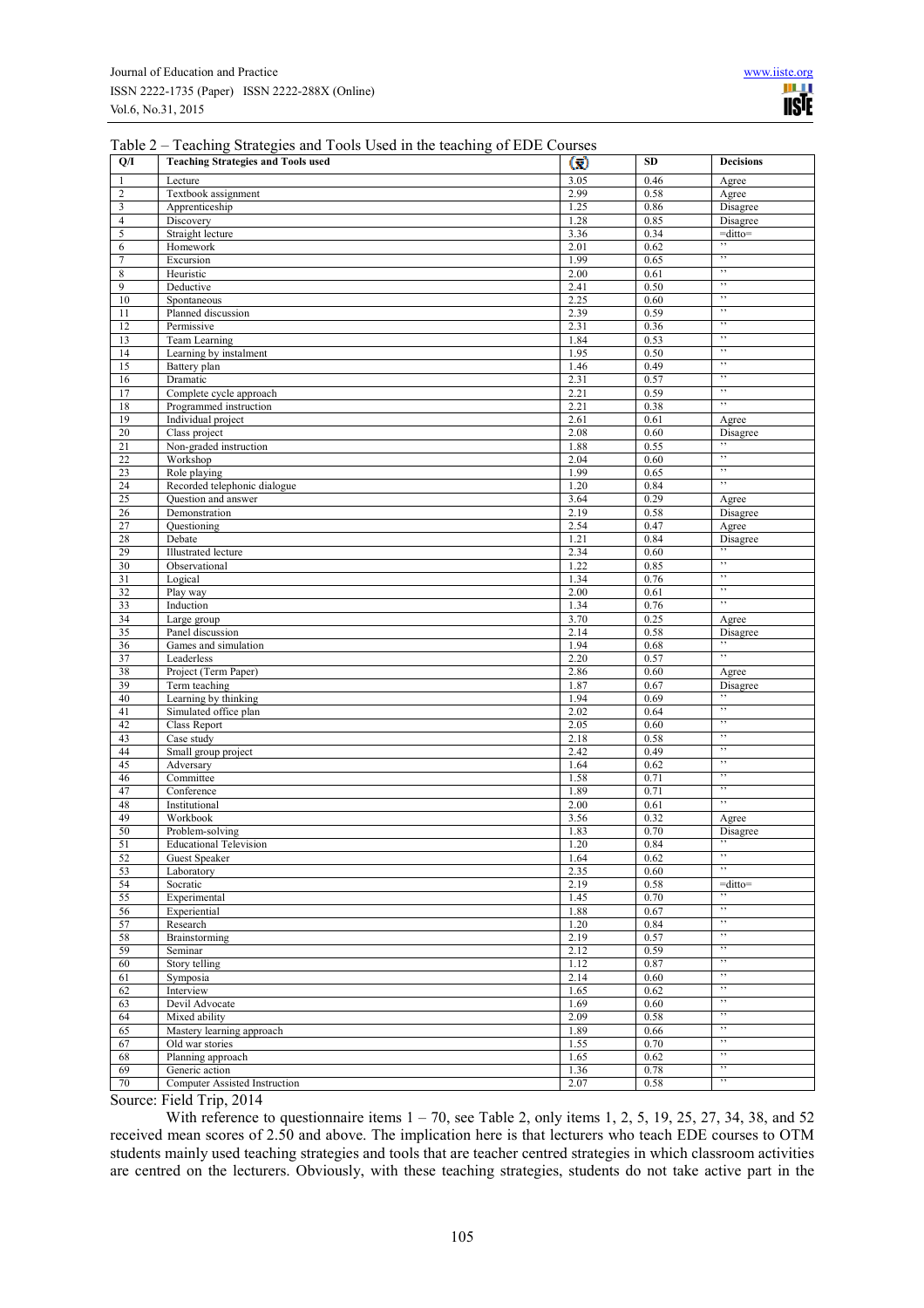teaching-learning process as they seem underrated.

## **Discussion**

The purpose of the study was to identify those teaching strategies and tools used by OTM lecturers who teach entrepreneurship development education. It was discovered that lecturers used the traditional (teacher-oriented) strategies and tools when teaching EDE courses to students. This finding was supported by earlier studies by Terdoo (2014), Umoru (2011), Esene (2011), and Akanbi (2005) which noted that the implementation of EDE curriculum does not promote the acquisition and practical application of entrepreneurial skills, but rather entrepreneurial skills acquisition are taught by incapable hands or taught theoretically (as more intellectual) than a deliberate process or endeavour to provide opportunities and insight into the world of human and economic survival.

## **Conclusion**

The inclusion of entrepreneurship development education into the present OTM curriculum of polytechnic education is a welcome development in the educational system. Higher educational institutions are fertile grounds on which every curriculum is implemented for the development of manpower for the nation. The EDE courses as presently taught by lecturers to OTM students cannot help them to acquire the relevant entrepreneurial skills needed for the world of work. It is concluded that lecturers should be acquainted and competent in both methodology and content in order to impart the saleable and marketable skills on students.

## **Recommendations**

Based on the results of the study, and the conclusion reached, it is hereby recommended that:

- the curriculum of entrepreneurship development education should be constantly reviewed, revised and adjusted in order to meet the challenges brought about by information and communication technology.
- lecturers should be trained and retrained in order to keep them abreast with the current trends in curriculum and instruction of EDE courses, and for effective service delivery.
- lecturers should be encouraged to access TETFUND for the purpose of attending local and international workshops, seminars, and conferences for their academic and professional growth and development.
- the teaching of EDE courses should be placed in the hands of capable lecturers in order to inculcate and equip the right entrepreneurial skills for self-employment and/or paid employment.
- EDE lecturers should be exposed to indoor and outdoor conferences, seminars and workshops on the use of student-centred teaching strategies as a means of enhancing students' achievement in EDE courses.

# **References**

- Agbamu, T. P. (2011). Approaches considered effective for teaching entrepreneurship in business education. *Business Education Journal.* 8(1), 23 – 26.
- Akanbi, A. A. (2005). *Entrepreneurship: in and out.* Kano: Bolaele Nigeria Enterprise.
- Akhuemonkhan, I. A., Raimi, L. & Sofoluwe, A. O. (2013). Entrepreneurship education and employment stimulation in Nigeria. *Afro Asian Journal of Social Science.* 4(4). Quarter 1, 2013. ISSN 2229 – 5313. Available on http://www.onlinereserachjournals.com/aajoss/art/104.pdf.
- Davies, I. K. (2012). *Instructional techniques.* New York: McGraw-Hill Book Company.
- Esene, R. A. (2001). An evaluation of the business subjects curriculum for Nigerian secondary schools. *A Ph.D Thesis submitted to the* School of Postgraduate studies, University of Nigeria, Nsukka.
- Esene, R. A. (2011). Evaluation of the national board for technical education new office technology and management curriculum for Nigerian polytechnics: an analysis of entrepreneurship development. *Business Education Journal.* 8(1), 222 – 235.
- Esene, R. A. (2012). *Methods of teaching vocational business subjects.* Agbor: Royal Pace Publications.
- Esene, R. A. (2014). The teaching of entrepreneurship development education in Nigerian tertiary educational institutions: the modern approach. *Ozoropoly News – A Quarterly Magazine of Delta State Polytechnic, Ozoro.* 1, 19 – 25.
- Federal Republic of Nigeria (2012). *National policy on education.* Abuja: NERDC Press.
- Mebane, J. O. (2006). Entrepreneurship competencies needed by business education students in managing small scale retail enterprises as a tool for self-employment. *A paper presented at the Nigerian Vocational Association Conference* held at the Faculty of Education, University of Nigeria, Nsukka from 16<sup>th</sup> to 19<sup>th</sup> November.
- National Board for Technical Education (2004). *OTM curriculum and course specification for the National Diploma and Higher National Diploma A minimum academic standards for Polytechnics in Nigeria.*  Kaduna: NBTE Press.
- Nelson, R. E. & Johnson, S. D. (2008). Teaching of entrepreneurship development education: a strategic approach